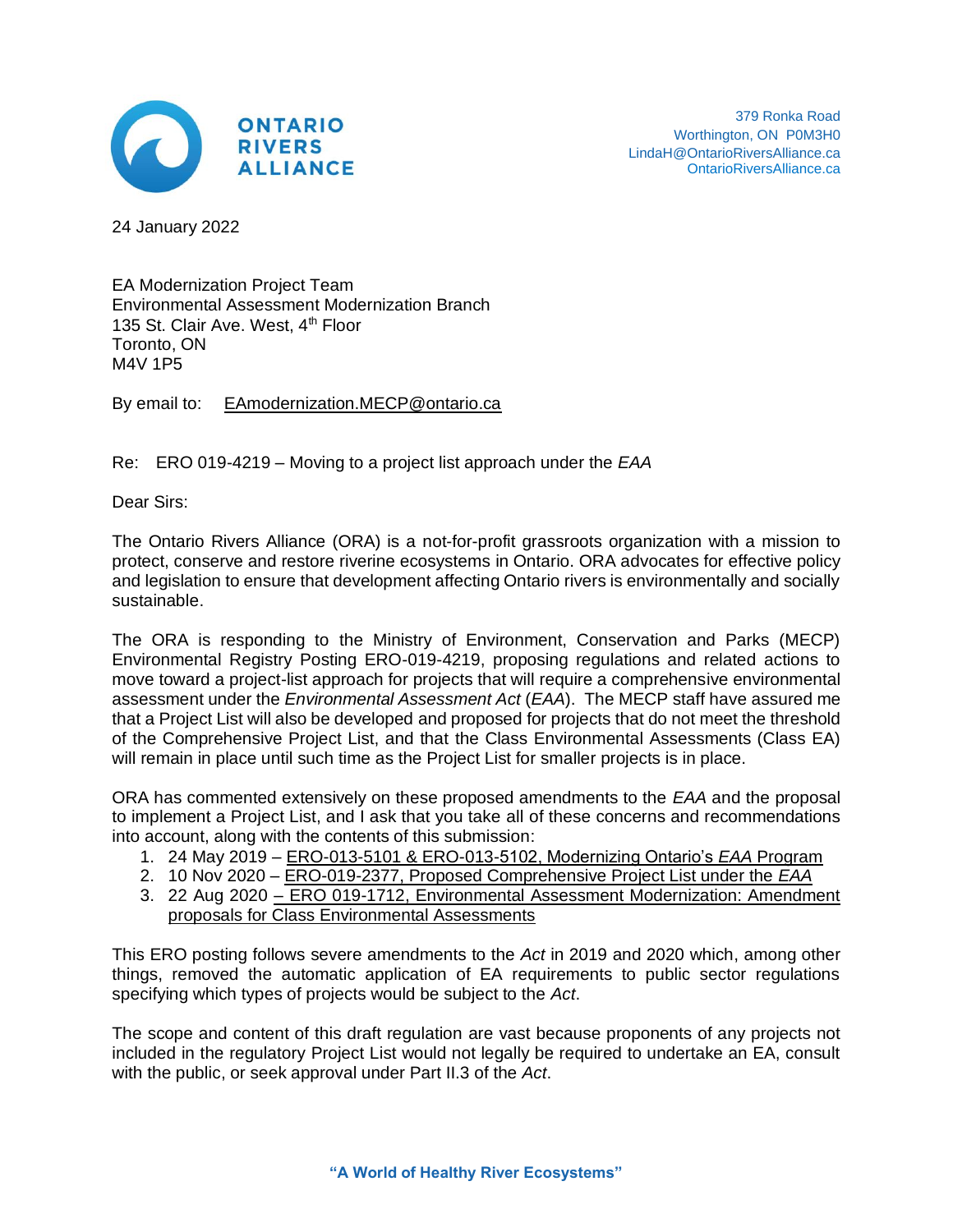

For projects not included in this regulatory Project List, statutory approvals may still be required under environmental planning laws, and it remains possible for a proponent to voluntarily agree to conduct an EA if it chooses to do so. It is also open to the provincial cabinet on a case-by-case basis to use its discretionary authority to designate a non-listed project to be subject to the *Act*; however, it is doubtful that this discretion will easily be exercised, and there are no criteria laid out to identify how or when a non-listed project could be made subject to the EA requirements.

While the government claims that this draft regulation will provide more clarity and transparency for proponents, stakeholders, government officials, and the public on the types of projects that will or will not require an EA, it couldn't be further from the truth. It totally leaves the public and stakeholders in the dark about whether there will even be an EA process for the projects that are not listed; and whether communities will have any say in projects that will impact on them.

When these unregulated projects come home to roost, and the environmental impacts begin to damage or destroy highly valued public interests, such as our lakes and rivers, endangered species, our drinking water, and the economy, the government will pay a very high price. Unfortunately, the damage that will result from these irresponsible and negligent actions will not easily be undone, and in many cases will not be resolved in our lifetimes.

If the government wants to incorporate "one-project, one review", then it must be a robust EA process with fulsome public and Indigenous consultation, or it may find the process much longer than it might have intended.

## **Recommendation 1:**

Given the government's overall objective of clarity and transparency, it is essential that the regulatory Project List include all public and private undertakings that may cause significant adverse environmental or socio-economic impacts. All new projects must be subject to the detailed information-gathering and decision-making provisions in Part II.3 of the *Act*.

# **Environmental Risk:**

In 2019 this government put out a Discussion Paper on Modernizing Ontario's EA Program, which set out their proposal to "*ensure better alignment between the level of assessment and the level of environmental risk associated with a project"*. However, to this day, there has not been any evidence or science-based justification for the projects or thresholds that have been included or excluded from the proposed Project List. Unfortunately, this flaw has not been rectified in this draft regulation.

Under the draft regulation, this proposed Project List also fails to include environmentally significant public undertakings such as climate change plans, governmental plans and programs, provincial land use plans, and long-term energy plans. This deficit excludes the public from having a say or providing input into projects and plans that have a longer-term impact on communities compared to individual projects.

The regulation also omits numerous types of private sector projects and activities that could seriously impact on the health and safety of the environment and the public.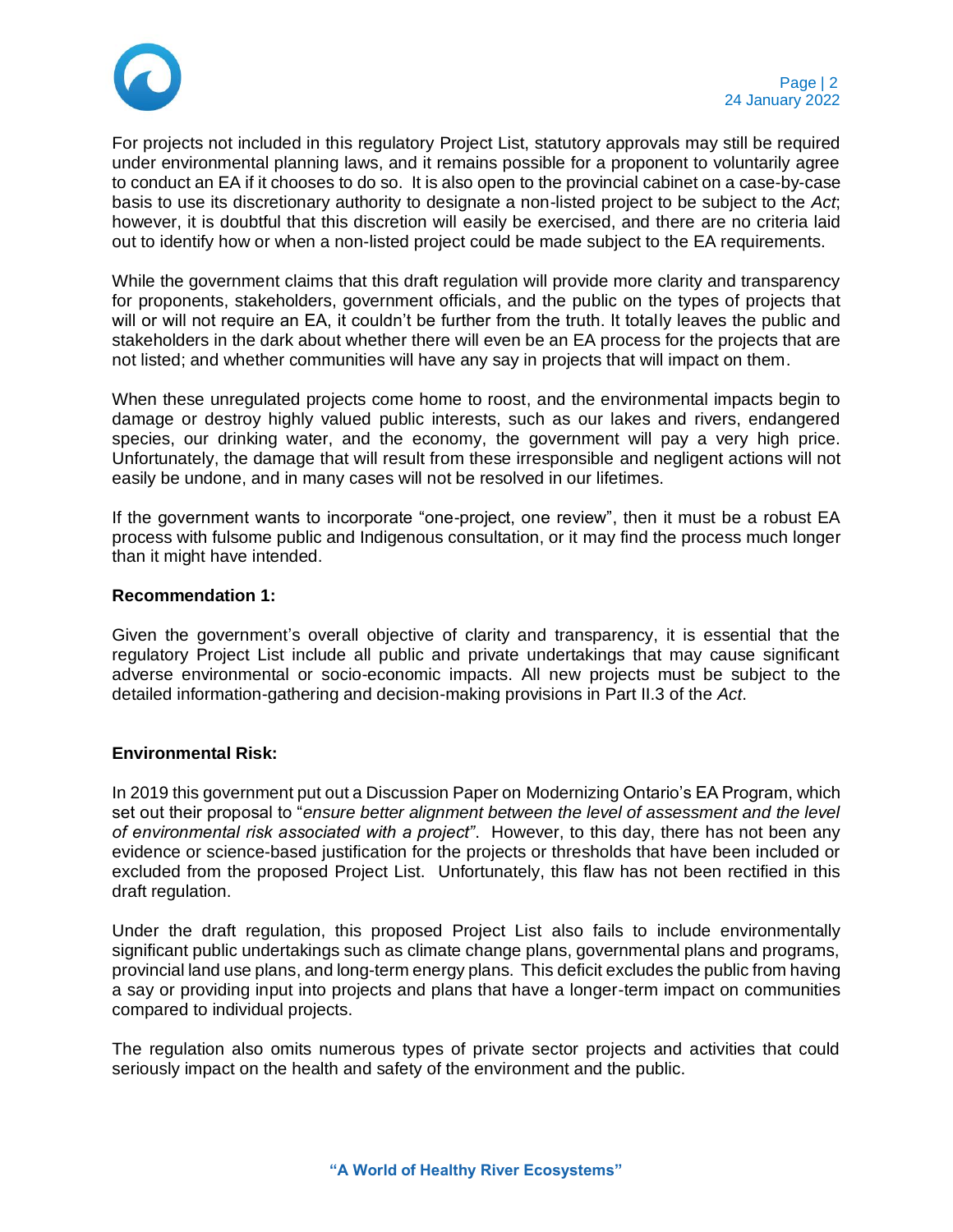

The draft regulation doesn't cover sewage treatment plants, pits and quarries, refineries, intraprovincial pipelines, pulp mills, logging, smelters, dams, dikes, reservoirs, water diversion, land drainage, irrigation projects, fish hatcheries, aquaculture facilities…, and is seriously deficient in its approach to hydroelectric projects.

ORA submits that the proposed Project List is not credible because it is not grounded in science or evidence-based considerations and omits numerous environmentally significant projects that should merit rigorous EA requirements.

## **Recommendation 2:**

The draft regulation and Project List must include sewage treatment plants, pits and quarries, refineries, intra-provincial pipelines, pulp mills, logging, smelters, dams, dikes, reservoirs, water diversion, land drainage, irrigation projects, fish hatcheries, aquaculture facilities, and any other project that has the potential to do environmental harm and/ or place communities at risk.

## **Hydroelectric Projects:**

The ministry is proposing that the electricity projects which currently require a comprehensive EA would continue to require one, such as a "*new hydroelectric facility with a capacity greater than or equal to 200 MW*". However, the federal Impact Assessment could consider much smaller hydroelectric projects that do not meet that 200 MW threshold - projects that are of federal interest for their potential effects on fish and fish habitat.

While the numerous negative effects of large hydroelectric projects have been well known and documented since their widespread construction began in the early 1900s, small hydro projects involve many of the same impacts per unit of power generated and, cumulatively, the environmental degradation can exceed that of large hydro projects. In addition, small hydro, like large hydro projects, will also alter the river's flow regime and have significant impacts on the aquatic environment, as flow is a major determinant of a river's ecological characteristics and its aquatic biodiversity.

If the province is interested in streamlining to bring more certainty to the environmental assessment process, then it would be prudent to have a suitable and more rigorous provincial process that would negate the necessity of the public having to take it to the federal Impact Assessment level.

In the past, it was a mistake to place hydroelectric development under a Class Environmental Assessment, which is a streamlined process, as these projects are never routine and predictable, nor are they always mitigable. That's one reason why these types of projects often go way overestimated costs and timelines, and many of these projects in the last hydroelectric push never made it through to the construction phase.

It is irresponsible and inexcusable that of the 241 hydroelectric projects throughout Ontario, there are only 3 that include fish passage. It is also our observation that in many instances, the significant and ongoing adverse environmental effects resulting from waterpower projects that use impoundments, diversions, and cycling and peaking operating strategies, were not being adequately identified, much less properly addressed through the Class EA for Waterpower.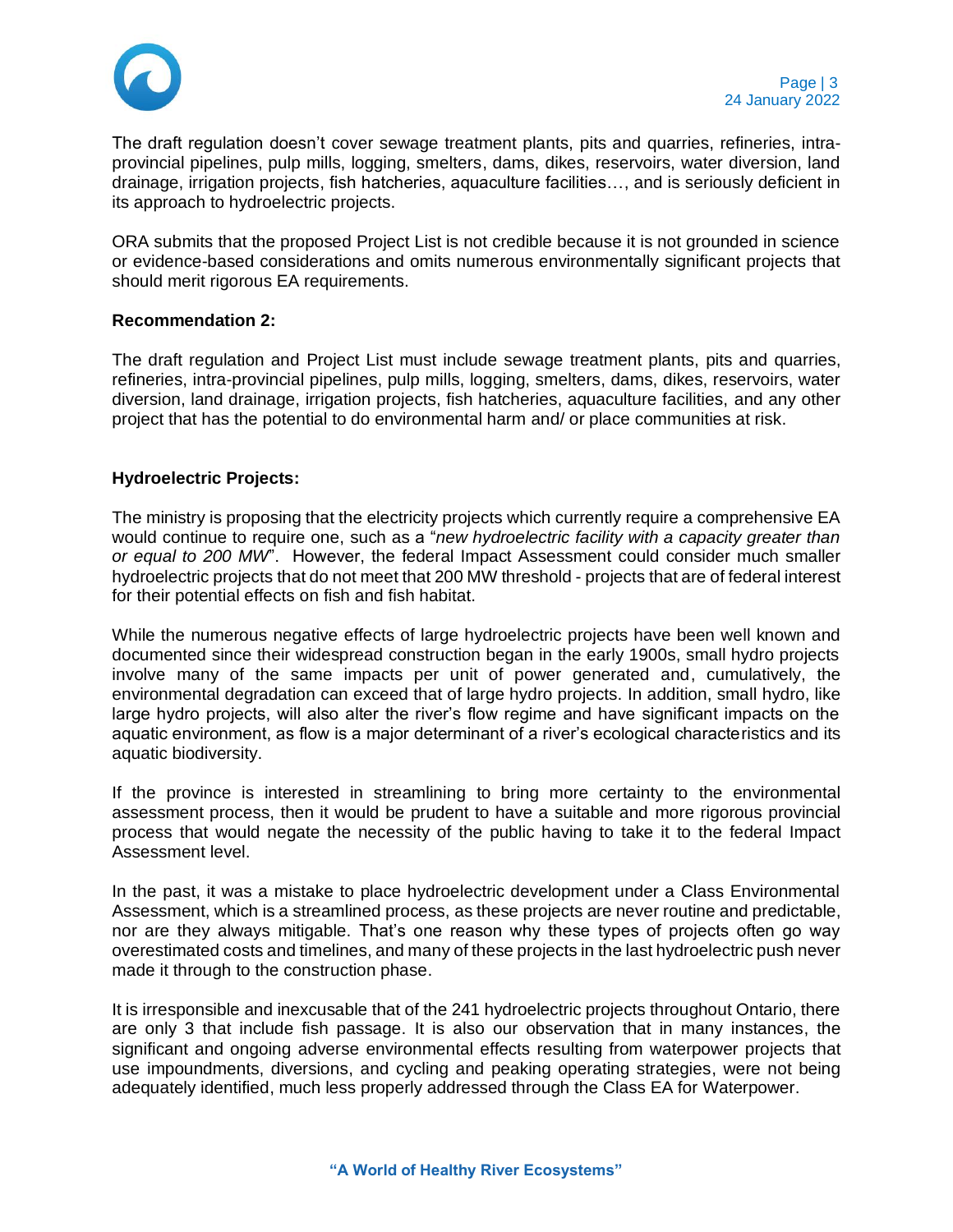

ORA submits that identification of environmental effects from hydroelectric has been inadequate, with piecemeal planning and studies, and insufficient consideration of cumulative effects. In addition, potential negative effects were not adequately assessed or mitigated when many kilometers of potentially impacted zones of influence were never studied.

Both drought and flooding can compromise hydroelectric infrastructure, aquatic ecosystems, and place the public at risk. Therefore, it is essential that more rigorous environmental assessment legislation and policy is in place to protect communities and the environment.

## **Recommendation 3:**

All hydroelectric projects with a generating capacity of greater than or equal to 10 MW must be included in the Comprehensive Project List under this draft regulation. All hydroelectric projects less than 10 MW must be included in a Project List that is, at the very least, greater than the rigour of the Class EA for Waterpower and must seriously consider requiring fish passage at all new facilities where fish have traditionally passed.

#### **Recommendation 4:**

All new and upgraded hydroelectric projects must include fulsome, inclusive, and meaningful public and Indigenous consultation and participation.

## **Mining Projects:**

It is incomprehensible that mining projects will not automatically trigger a Comprehensive Environmental Assessment under the *Act* and would not be included on the proposed Project List.

An MECP December 2021 slide presentation talked about Mineral Development Projects, and it acknowledged that "*Ontario has a long history of regulating mineral development and has a deep understanding of the environmental effects that mineral development can potentially create in some circumstances, as potential effects*", and it was repeated in the ERO posting. However, the only EA framework we are aware of is the federal Impact Assessment for projects of federal interest that will extract over 5,000 tonnes/day of ore. There is no Class EA for mining, and there does not appear to be a provincial process for mining projects extracting under 5,000 tonnes/day or over 5,000 tonnes/day where there are no federal interests, such as Indigenous Treaty Rights or Species at Risk.

The ORA is intervening in the Upper Beaver Gold Project that was just designated under the federal *Impact Assessment Act*. The communities that will be impacted advocated strongly for a federal review because there is no longer a public process for mining in Ontario. This project will process over 10,000 tonnes/day of ore, divert the Misema River around York Lake, and drain the Lake to turn it into an open pit mine. Mining effluent will be released into the Misema River, which will flow into the Englehart River, into Lake Temiskaming, down the Ottawa River, and on into the St. Lawrence River. If we had not secured a federal review under the *Impact Assessment Act*, there would have been no opportunity for the public to have any meaningful input into the project or to ensure the project is undertaken in an environmentally responsible manner. The federal minister decided to designate the Project for an Impact Assessment because there was no other regional or provincial environmental assessment process.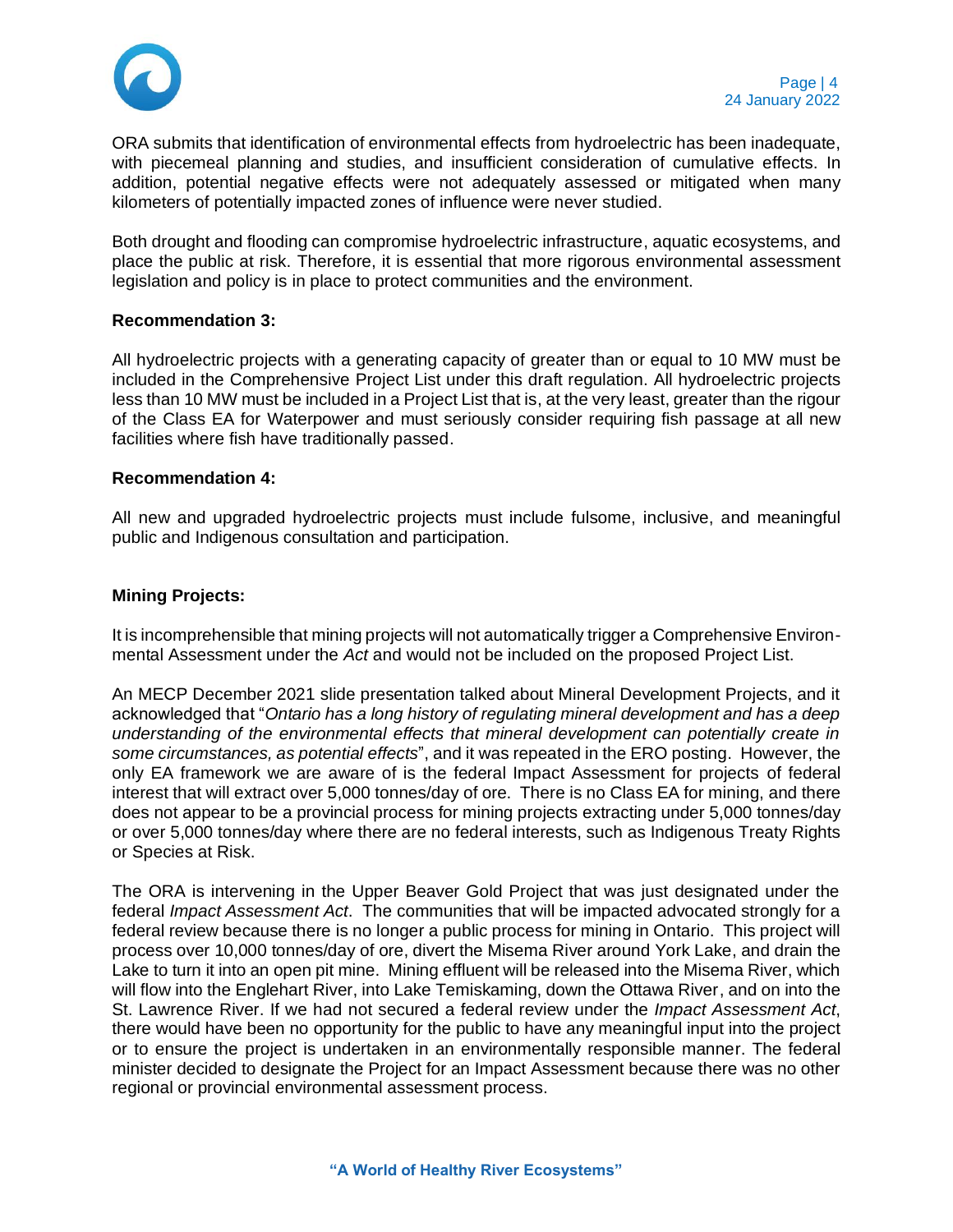

Again, because of the requirements under the Fisheries Act to protect fish and fish habitat, it would be prudent to have a sufficiently robust provincial process to ensure the public and Indigenous communities are provided the mechanism for meaningful consultation. There must also be confidence in the environmental protection and sustainability of the ecosystem before, during, and after the development and decommissioning of mining projects.

#### **Recommendation 5:**

Mining projects must be included in the Project List under this draft regulation.

## **Consultation:**

The ORA strongly supports a modern approach through the creation of an online registry and electronic submission process. This type of transparency is of critical importance and would provide access to information on all projects. It should include the name of the proponent, project name, what and where the project is proposed, any notices, project status, any applications for permits and approvals, as well as the ability to register as a stakeholder to receive all related notices and information, similar to the Environmental Bill of Rights Registry.

It is essential that the public and Indigenous communities are properly consulted, with opportunities to have concerns addressed in a meaningful way, and with socio-economic and environmental effects being adequately mitigated.

Many times, ORA has raised concerns with projects over the lack of identification of environmental effects, deferral of often contentious decisions to permitting processes that do not provide for public input or transparency, and insufficient public and Indigenous consultation throughout the approvals process.

#### **Recommendation 6:**

A robust and comprehensive public and Indigenous consultation process must accompany the Comprehensive Project List regulation and an online registry as mentioned above to keep the public fully informed of all projects from the very beginning to the end of the process.

## **Resilience to Climate Change:**

The climate emergency that we find ourselves in encompasses the entire globe and can only be successfully tackled through greater focus on adapting to the increasingly severe climate impacts we are already seeing. That can only be done through government regulation. The federal government has already issued initiatives to dam owners to increase climate resiliency and the ability to increase the capacity of infrastructure to pass more water. In addition, there are numerous reports and studies that predict increased temperatures, flooding, droughts, tornadoes, wildfires, and more…, along with advice to invest in adaptation and mitigation because the threat of climate-driven emergencies is only expected to grow in frequency and intensity.

The climate crisis is global, but its impacts are felt most intensively at the regional, community, and personal levels. For example, in British Columbia, a "heat dome" resulted in the death of ~600 people in the summer of 2021. Later in the year, "atmospheric rivers" caused torrential downpours